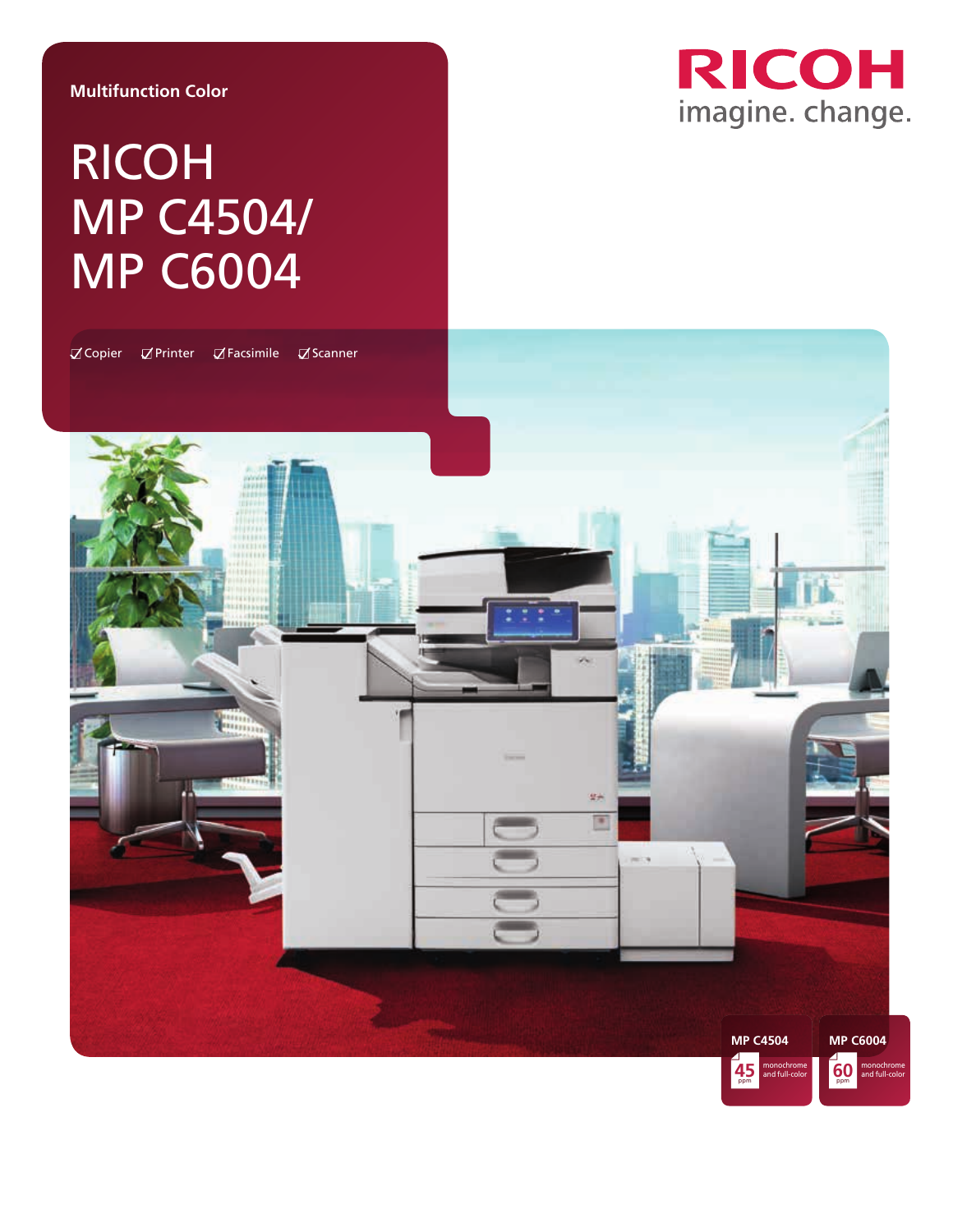### **Improve productivity in your own way**

You take your work personally. Why not use it to your advantage? Use what you know about your everyday tasks to customize digital workflows on the RICOH® MP C4504/MP C6004 Color Multifunction Printer (MFP) with our Workstyle Innovation Technology. Choose from multiple user interfaces for intuitive fingertip control on an oversized 10.1"-wide Super VGA Smart Operation Panel. Create one-touch shortcuts to automate manual tasks. Place your own information-rich widgets on the control panel and check settings and critical details with a single glance. Produce more types of jobs in more formats — including brilliant color prints on a wide range of paper stocks — with speed and convenience without compromising security or wasting resources. Add user authentication to protect information and to encourage more responsible printing. And take advantage of mobile technologies to remain productive from anywhere.

- Print up to 60 color prints/copies per minute
- Use flick, pinch and swipe motions to navigate an interactive user interface
- Customize your own automated workflows to reduce manual tasks
- Use your personal mobile device to print and share information anywhere
- Showcase your work in brilliant colors with professional finishing
- Take advantage of eco-friendly features to lower operating costs and reduce overall environmental impact without sacrificing business productivity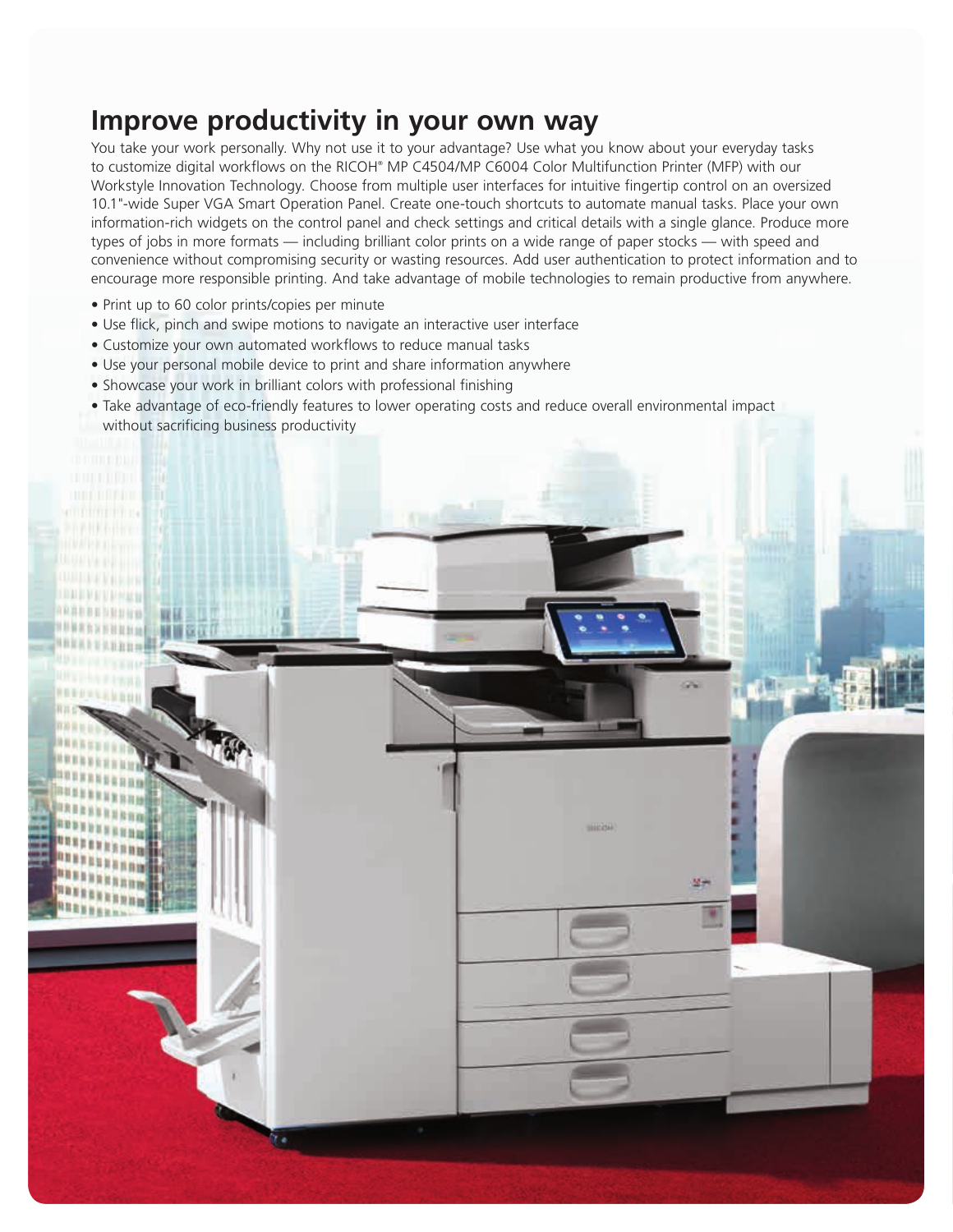

### **Do it all with speed and convenience**

Perform more tasks with fewer hassles

### **Expedite every task, every day**

Decisions have to be made. You might as well ensure they're the right ones by getting information where it needs to be — on time. A built-in motion sensor activates the Smart Operation Panel as you approach, so you can begin working the moment you arrive at the MFP. Print up to 60 pages per minute for incredibly fast turnarounds, even when producing full-color brochures, presentations, spreadsheets and more. Add optional paper trays to extend paper capacity up to 4,700 sheets, and remove paper jams quickly via an animated guide to keep jobs moving. Scan full-color originals and deliver them at breakneck speeds with a host of scan-to capabilities, including access to your LDAP directory for email delivery. Send and receive paperless faxes to ensure contracts, forms and other important documents arrive at the right destination at the right time.



### **Leave your mark with brilliant colors**

Make an unforgettable impression by producing compelling images and documents with densely rich colors for more lifelike reproductions at up to 1200 dpi resolution. The RICOH MP C4504/MP C6004 recalibrates itself as it processes files, which means colors never deteriorate and text and lines stay incredibly sharp page after page. Expand your reach by printing on a wider, thicker range of paper stocks — up to 12" x 18" sizes and 300 gsm/80 lb. Bond. You can even create posters and banners that would normally be reserved for wide-format devices by combining multiple pages into one image. Want to save on outsourcing costs? Choose the new Fiery® E-23C Color Controller and produce spot color professional output using the gamut of RGB, CMYK and PANTONE® colors.





### **Make your mark from anywhere**

With your smartphone or tablet in hand, productivity remains within your grasp. Download the RICOH Smart Device Connector app to connect to the MP C4504/MP C6004 without software, utilities, drivers or delays. Simply touch your mobile device to the MFP's Near Field Communication (NFC) tag to print, scan and share documents, photos and more instantly. Send information to your phone just as easily. Scan originals at the device, deliver them to your smartphone and tablet and take them with you. Use your personal address book to bypass manual entry tasks and send emails to any recipient in a single action. Plus, you can use the dual optional network port to connect to multiple networks simultaneously.





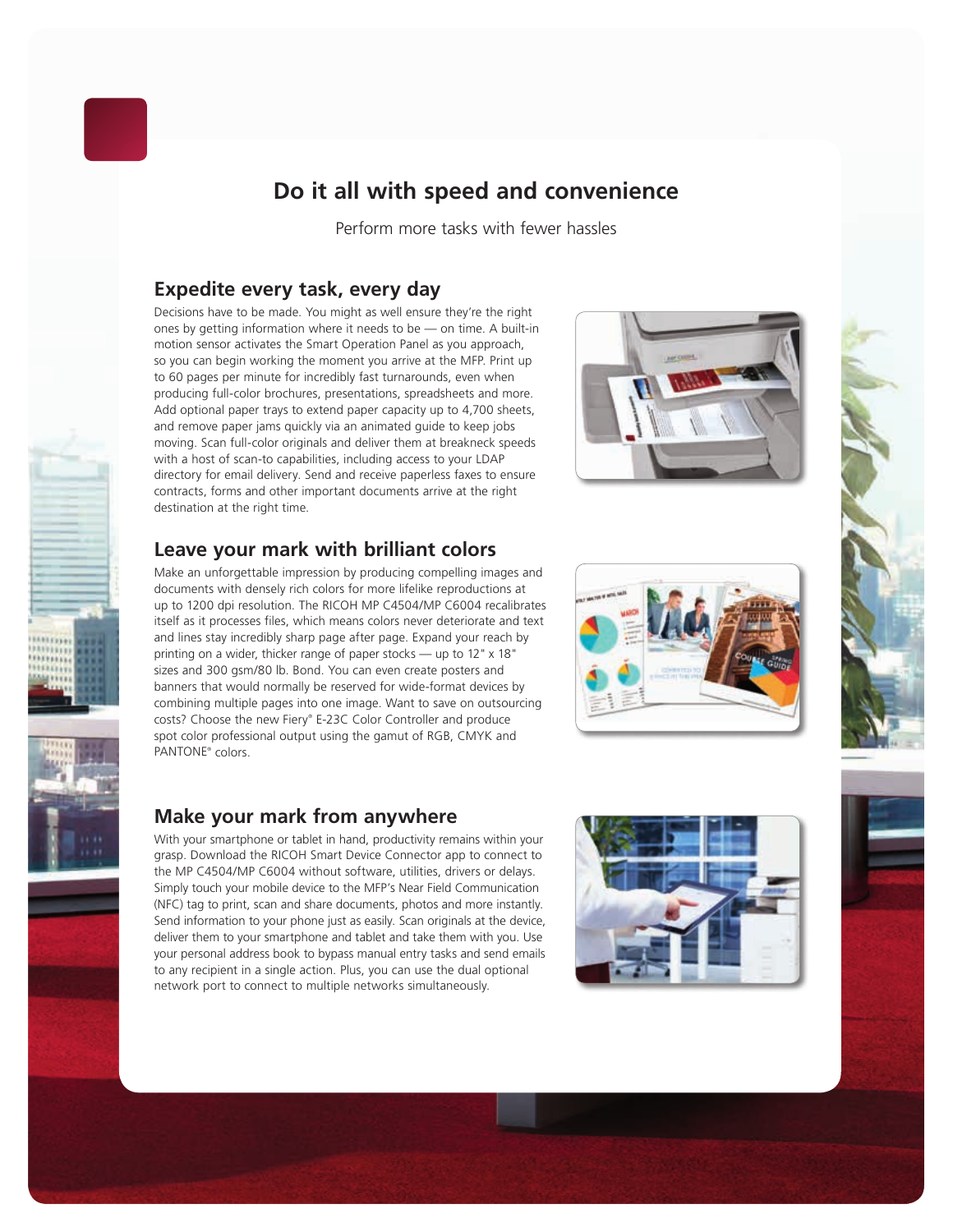

## **A new way to work is within your reach**

### **Slide from one job to the next with ease**

Searching for ways to be more productive? Look right in front of you, it's at your fingertips with our revolutionary Workstyle Innovation Technology. Use the same motions you use on your smartphone or tablet — including swipe scrolling, drag-and-drop and pinch-and-flick gestures — to toggle between jobs and check settings quickly. Take advantage of the dynamic user interface layout on the oversized 10.1"-wide Super VGA Smart Operation Panel to access information instantly. Because there are no hard keys, you simply tap icons to navigate from one task to the next. The user interface even lets you print, scan, copy and fax using convenient one-touch controls. Don't worry, we didn't forget about what's worked in the past. You can opt to use a touchscreen version of the legacy user interface found on previous Ricoh devices.

### **Use intuition to work smarter**

Decisions are easier when you have the right information. Workstyle Innovation Technology lets you access information at any time. Choose to use the "smart apps" user interface so you can access details quickly and intuitively with a single glance. Click on your choice of iconic apps to automate everyday print, copy, scan and fax workflows and reduce time-consuming manual entry that can derail even your best ideas. Check any setting — from the number of prints to scan-to destinations to finishing options — with a tap of your finger. Need to make changes to settings or workflows? Touch the interactive Smart Operation Panel again to make adjustments in only moments. Looking for more features and functions? Download additional apps from our Application Site and place them as one-touch widgets on the Home Screen.

### **Customize workflows to simplify information flow**

You have a lot of work to do. Who says you have to spend a lot of time doing it? Simplify your workday and deploy workflow applications that streamline business via Ricoh Workstyle Innovation Technology and use what you know about everyday tasks to create unique, customized solutions powered by the Smart Operation Panel. Do you routinely print the same types of spreadsheets? Do you scan and share notes after the weekly meeting? Integrate multiple processes and simplify complex tasks, so you can simply press an icon and complete these tasks faster without repeating steps or recreating the work. You can use the interactive user interface as a one-touch path for special tasks, too. Tap the ID Card Copy icon to scan two-sided identity documents, such as licenses and insurance cards, onto a single-sided document. For more complex workflows, add your choice of plug-and-play workflow software to simplify your workday.





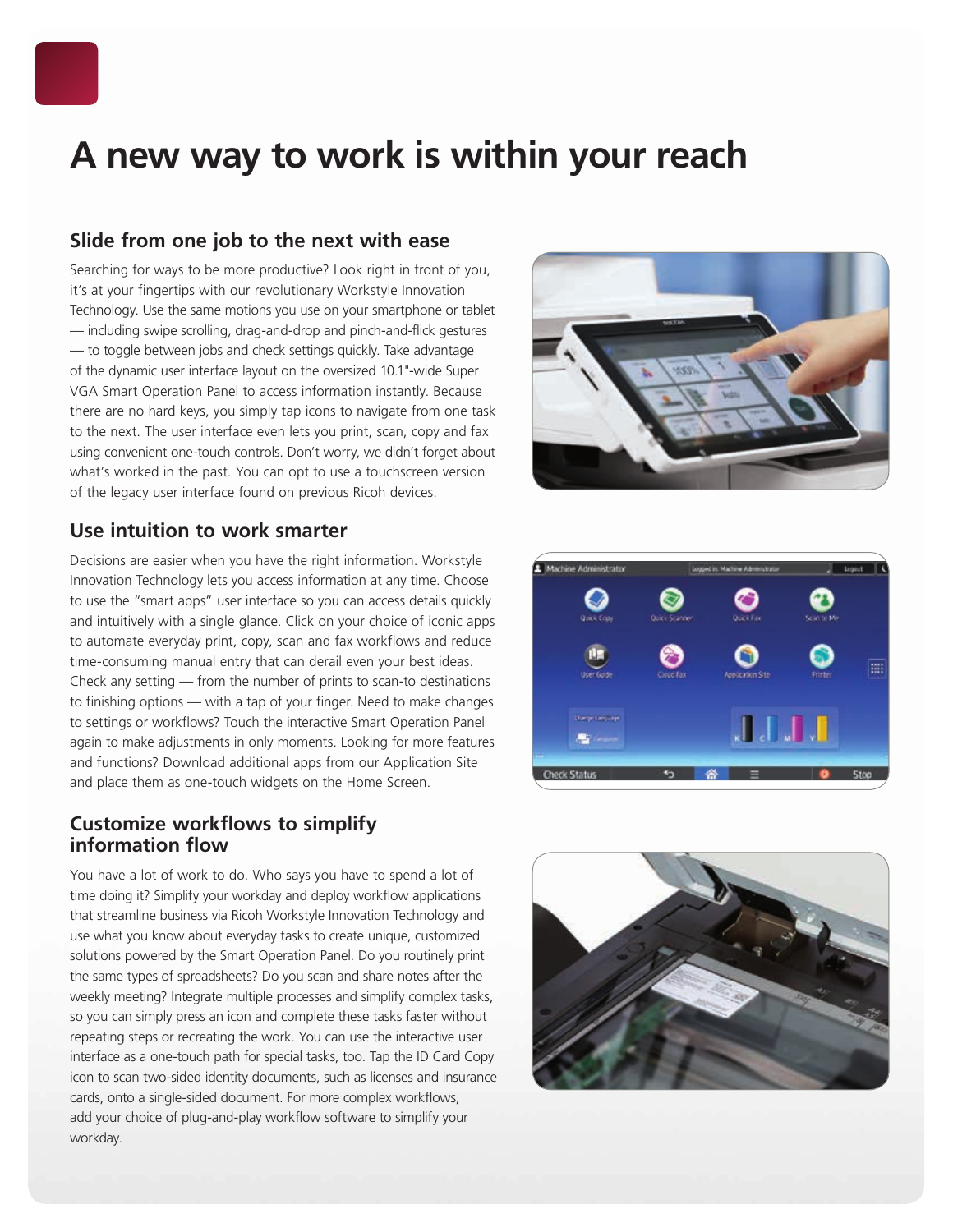## **Empower users to work quickly, collectively**

### **Grab and share information automatically**

Move information to the right people in the right format quickly. Access up to 3,000 frequently-used documents stored in the Document Server. Use the built-in browser to capture files and images in the Cloud without servers, system integration and software updates. With embedded Optical Character Recognition (OCR) software, you can place keyword-searchable metadata on that information for easier retrieval. Ready to share with others? Scan originals at up to 180 ipm via the 220-Sheet Single Pass Document Feeder and use scan-to capabilities to send digital files to any recipient, anywhere. Or, use Ricoh Device Software Manager to simplify print driver installation and begin using the device in moments. You can also track everything in real time with web-enabled tools, or have Ricoh's knowledgeable support desk staff operate and configure your Smart Operation Panel remotely for faster, better outcomes.

### **Hold yourself and others accountable**

You're responsible for getting company information to the right people. So make certain the right people are sending it. With user authentication, you can track activity for every user, set print quotas, restrict access to specific functions and more. Each user logs in to the MP C4504/MP C6004 by entering a passcode or billing code — or by passing an ID card over an optional NFC card reader at the device. With Locked Print, users can release jobs for printing only when standing at the MFP, which reduces unnecessary printing and helps protect confidential information. You can also place a watermark on specific printed documents if unauthorized users try to recreate them. Take advantage of encryption protection and automatic overwrites to prevent access to information residing on the hard drive.

### **Plan to save**

The MP C4504/MP C6004 is designed specifically to simplify workloads while reducing expenses. Because the MFP meets EPEAT® Gold criteria\* and ENERGY STAR® certifications, you can realize incredibly low Typical Electricity Consumption (TEC) rates — as low as 1.8 kWh/week. Use duplex printing as the default to reduce paper costs. Program the MFP to power down automatically when you know the office will be empty. And use the Eco-Friendly widget to send users hints and tips for conserving energy. You can even track how much energy you're saving. The system is also equipped with an innovative motion sensor, which senses an approaching user by detecting the differences in body temperature versus the surrounding environment. The system will awake from Sleep Mode and turn on the operation panel within one second so it is ready to begin job programming by the time the user arrives at the machine.







\*EPEAT Gold rating is applicable only in the USA. **To view detailed features of our multifunction products online go to www.ricoh-usa.com/products**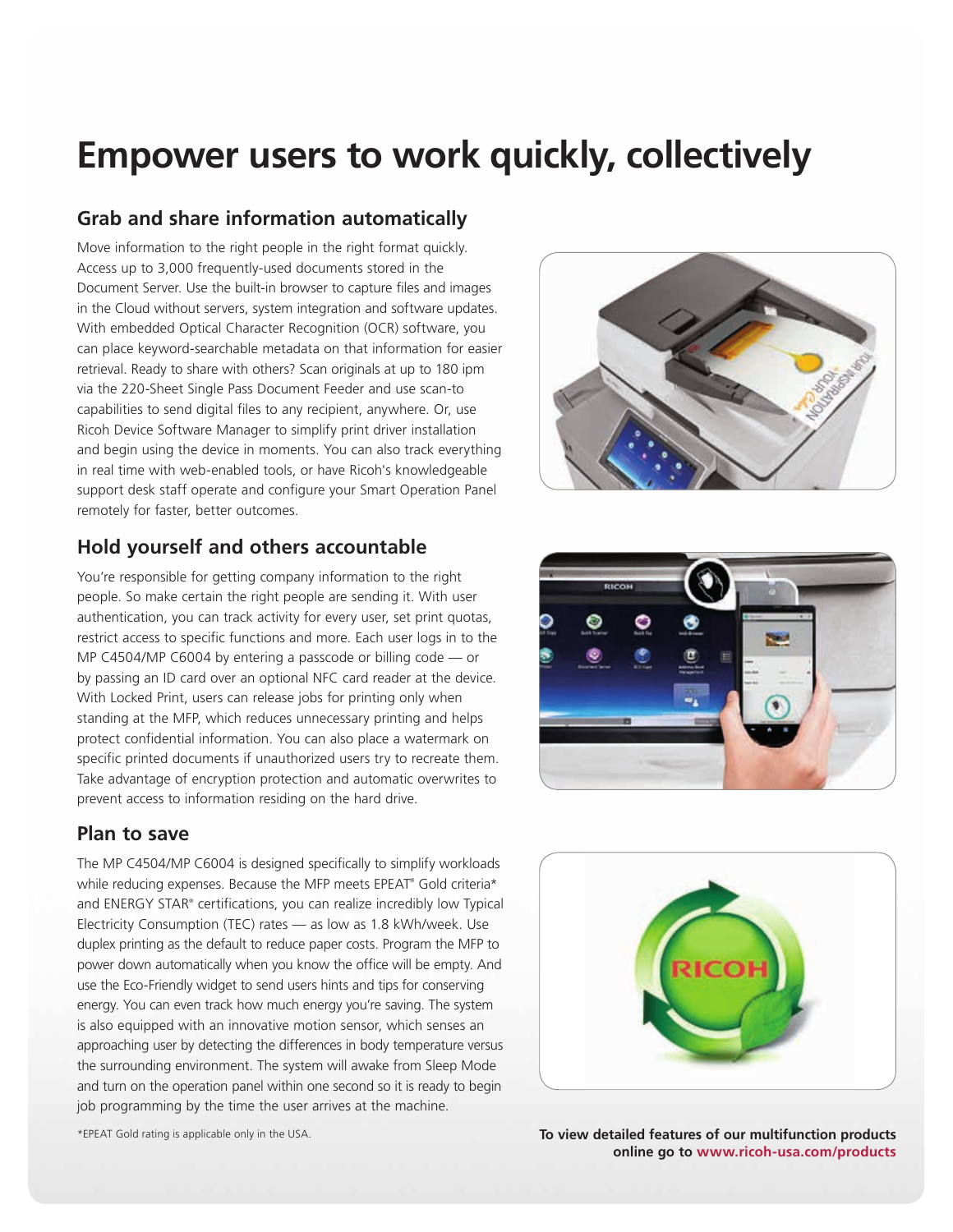## **Perform more jobs with fewer hassles**



- **1** Smart Operation Panel: Choose from multiple intuitive user interfaces to customize and automate workflows on the 10.1"-wide Super VGA Smart Operation Panel. Create iconic shortcuts. Add convenient widgets. And access information with one-touch control using the same motions you use on your smartphone or tablet.
- 2 **220-Sheet Single Pass Document Feeder (SPDF):** Feed color and black-and-white documents with high-speed copying and scanning in a single pass.
- **3 User authentication:** Monitor the activity for every MFP user with personal passcodes or billing codes. Or, with embedded Near Field Communication (NFC) technology and an optional NFC Card Reader, you can require users to gain access via proximity card.
- 4 **Paper Trays (Standard):** With two 550-Sheet Paper Trays, one of which can accommodate paper sizes up to 12" x 18", you can produce more jobs with fewer reloads.
- **5 100-Sheet Bypass Tray:** Accommodate a wider range of paper stocks — from envelopes to 12.6" x 49.6" banner sizes — to impress audiences with versatile output. Add an optional Banner Paper Guide Tray for convenient, affordable banner printing.
- 6 **Document Server:** Create up to 200 shared or passcode-protected personal folders to store up to 3,000 frequently used digital documents on the MFP's hard drive.
- **7 Tandem Large Capacity Trays (Optional): Extend** runs for 8.5" x 11" paper sizes with two 1,000-Sheet Paper Trays.
- 8 **1,500-Sheet Side Large Capacity Tray (Optional):** Minimize interruptions by adding up to an additional 1,500 sheets of letter-sized paper.
- **9 125-Sheet One Bin Tray (Optional):** Separate output quickly for easier retrieval when printing multiple jobs.
- 10 **2,000-Sheet External Booklet Finisher:** Produce up to 20-sheet saddle-stitched booklets cost-effectively. Available with an optional Hole Punch Unit.
- **11 Dual Network Support (Optional):** Connect to multiple networks simultaneously via the additional network interface port.
- **12 Web Browser:** Use the built-in web browser on the MFP touch panel to search for web pages.
- 13 **Motion Sensor:** Senses approaching users and awakens the MFP from Sleep Mode so it is ready by the time the user arrives at the machine.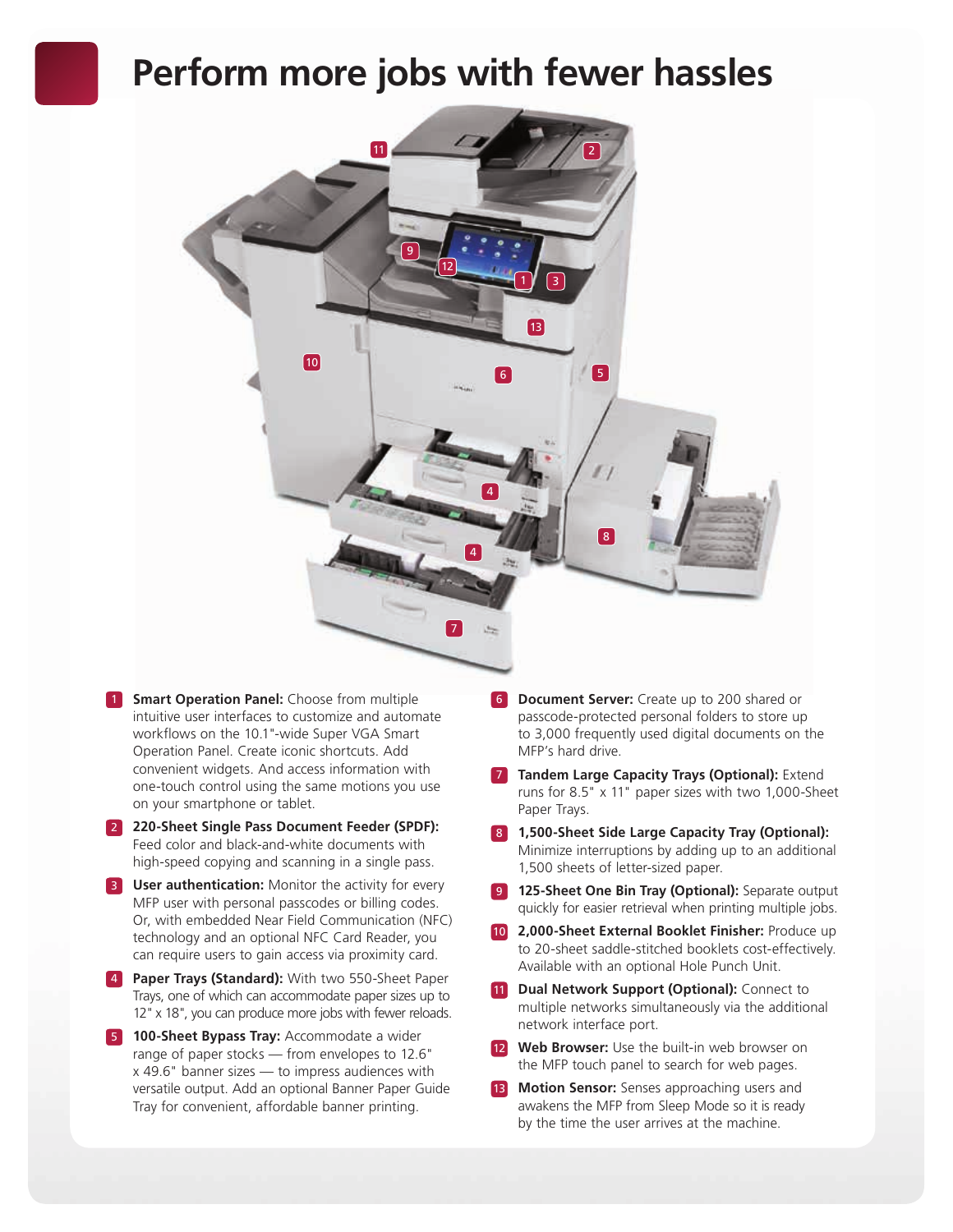### **Put it all together at the end**

Bring your best ideas together by finishing them in style. With the External Hybrid Stapleless + Stapler Finisher, you can conserve resources by getting rid of staples entirely for document sets of 2 to 5 pages. For document sets from 6 to 50 pages, the finisher can automatically convert to staples. It is ideal for educational, manufacturing and healthcare environments.

You can choose other finishing options, too. Each is specifically designed to simplify paper handling, stacking and stapling, so you can concentrate on other core tasks. Choose the one that meets your unique requirements and give your projects an affordable, impressive professional-grade look.



| <b>Finisher</b> | <b>Paper Capacity (LT)</b> | Hole-Punch | Saddle Stitch   | <b>Stapleless</b>                                            |
|-----------------|----------------------------|------------|-----------------|--------------------------------------------------------------|
| SR3130 Internal | 500 Sheets                 | Option     | N/A             | N/A                                                          |
| SR3210 External | 1,000 Sheets               | Option     | N/A             | Stapleless - Up to 5 Sheets<br>Stapled - Up to 50 Sheets LTR |
| SR3220 External | 1,000 Sheets               | Option     | Up to 15 Sheets | N/A                                                          |
| SR3240 External | 2,000 Sheets               | Option     | Up to 20 Sheets | N/A                                                          |
| SR3230 External | 3,000 Sheets               | Option     | N/A             | N/A                                                          |

\*Not available for MP C6004

#### **General Specifications**

| <b>General Specifications</b><br><b>Printing Process</b><br><b>Output Speed</b><br>(Copy/Print)<br>Warm-Up Time<br>Recovery from<br>Sleep Mode<br>First Copy Time<br>(FC/B&W)<br>Copy Resolution<br>Quantity Indicator<br>Single Pass Document<br>Feeder (SPDF)<br>Paper Capacity<br><b>Supported Paper Sizes</b> | 4-Drum Method<br>MP C4504: 45-ppm B&W & FC (LTR)<br>MP C6004: 60-ppm B&W & FC (LTR)<br>24 seconds<br>Approximately 1.0 second (motion-<br>sensor activated)<br>MP C4504: 5.7/4.0 seconds<br>MP C6004: 4.5/3.1 seconds<br>600 dpi<br>Up to 999 copies<br>Original Capacity: 220 sheets<br>Original Size: 5.5" x 8.5" - 11" x 17"<br>$(AS - A3)$<br>Paper Weights: Simplex: 11 - 34 lb.<br>Bond (40 - 128 g/m <sup>2</sup> ), Duplex: 14 - 34 lb.<br>Bond $(52 - 128$ g/m <sup>2</sup> )<br>Standard: 2 x 550 sheets + 100-Sheet<br>Bypass Tray, Maximum: 4,700 sheets<br>(w/Tandem LCT + Side LCT)<br>1st Paper Tray: 8.5" x 11" (A4) | Dimensions (WxDxH)<br>Weight<br><b>Power Requirements</b><br><b>Power Consumption</b><br>TEC Value**<br>*Bypass Tray Only<br>Equipment Test Procedure<br><b>Printer Specifications (Standard)</b><br>CPU<br>Memory/HDD<br>Page Description<br>Languages<br>Font Support | 26.3" x 29.1" x 47.5" (668 x 738 x<br>1205 mm) (Includes SPDF and Two-Tray<br>Paper Bank)<br>228 lbs. (103 kg)<br>120V - 127V, 60Hz, 15A<br>1,584W or less; Sleep Mode: .79W<br>MP C4504: 1.8 kWh/week<br>MP C6004: 2.8 kWh/Week<br>**Typical Electricity Consumption by ENERGY STAR Qualified Imaging<br>Intel Atom Processor Bay Trail 1.75 GHz<br>2 GB RAM/320GB HDD Standard &<br>4GB RAM/320GB HDD Option<br>Standard: PCL5c, PCL6, PDF<br>Optional: Adobe® PostScript®3™, XPS,<br>IPDS & PictBridge<br>Standard: PCL: 45 Scalable fonts +<br>International 13 fonts | Max. Stored Documents 3,000<br>Max. Pages/Document<br>Max. Page Capacity<br>Max. Number of Folders 200<br><b>Scanner Specifications (Standard)</b><br><b>Scanner Resolution</b><br><b>Scanning Speed</b><br>(B&W & Color LTR)<br>Scan Area<br><b>Compression Method</b><br>Scan Modes | <b>Document Server Specifications (Standard)</b><br>2.000<br>9.000<br>B&W and FC scanning at 100 - 600 dpi,<br>Up to 1200 dpi for TWAIN scanning<br>200/300 dpi: 110 ipm Simplex/<br>180 ipm Duplex<br>11.7" x 17" (297 mm - 432 mm)<br>B&W TIFF: MH, MR, MMR, JBIG2<br>Color: JPEG<br>Supported File Formats Single/Multi-Page TIFF, PDF, High<br>Compression PDF & PDF/A, Single-Page<br><b>JPFG</b><br>Scan-to-Email (with LDAP support)<br>Scan-to-Folder (SMB/FTP)<br>Scan-to-URL<br>Scan-to-Media (USB/SD Card) |
|-------------------------------------------------------------------------------------------------------------------------------------------------------------------------------------------------------------------------------------------------------------------------------------------------------------------|--------------------------------------------------------------------------------------------------------------------------------------------------------------------------------------------------------------------------------------------------------------------------------------------------------------------------------------------------------------------------------------------------------------------------------------------------------------------------------------------------------------------------------------------------------------------------------------------------------------------------------------|-------------------------------------------------------------------------------------------------------------------------------------------------------------------------------------------------------------------------------------------------------------------------|---------------------------------------------------------------------------------------------------------------------------------------------------------------------------------------------------------------------------------------------------------------------------------------------------------------------------------------------------------------------------------------------------------------------------------------------------------------------------------------------------------------------------------------------------------------------------|---------------------------------------------------------------------------------------------------------------------------------------------------------------------------------------------------------------------------------------------------------------------------------------|-----------------------------------------------------------------------------------------------------------------------------------------------------------------------------------------------------------------------------------------------------------------------------------------------------------------------------------------------------------------------------------------------------------------------------------------------------------------------------------------------------------------------|
|                                                                                                                                                                                                                                                                                                                   | 2nd Paper Tray: 5.5" x 8.5" - 12" x 18"<br>(A6 - A3), Envelopes<br>Bypass: Up to 12" x 18", Envelopes<br>Custom Sizes: Width: 3.5" - 12.6"<br>(90 - 320 mm), Length: 5.8" - 49.6"<br>$(148 - 1260$ mm)                                                                                                                                                                                                                                                                                                                                                                                                                               | Max. Print Resolution<br>Network Interfaces                                                                                                                                                                                                                             | Optional: PostScript 3: 136 Roman<br>fonts; IPDS: 108 Roman fonts<br>1200 x 1200 dpi<br>Standard: 1000Base-T/100Base-TX/<br>10Base-T Ethernet, USB2.0 Type A<br>(3 Ports), SD Slot on Operation Panel                                                                                                                                                                                                                                                                                                                                                                     | <b>Facsimile Specifications (Optional)</b><br>Type<br>Circuit                                                                                                                                                                                                                         | Network TWAIN Scanning<br>ITU-T (CCITT) G3<br>PSTN, PBX                                                                                                                                                                                                                                                                                                                                                                                                                                                               |
| <b>Supported Paper</b><br>Weights                                                                                                                                                                                                                                                                                 | Standard Trays: 16 - 80 lb. Bond/<br>166 lb. Index (60 - 300 g/m <sup>2</sup> )<br>Bypass Tray: 14 - 80 lb. Bond/<br>166 lb. Index (52 - 300 g/m <sup>2</sup> )<br>Duplex Unit: 14 - 68 lb. Bond/<br>142 lb. Index (52 - 256 g/m <sup>2</sup> )                                                                                                                                                                                                                                                                                                                                                                                      | <b>Network Protocol</b><br>Support<br>Network/OS                                                                                                                                                                                                                        | Option: IEEE1284/ECP; IEEE802.11a/b/q/n;<br>USB2.0 Type B<br>TCP/IP (IPv4, IPv6)<br>Windows Vista/7/8/8.1/10/Server 2008/<br>Server 2008R2/ Server2012/                                                                                                                                                                                                                                                                                                                                                                                                                   | Resolution<br>Modem Speed<br><b>Compression Method</b><br><b>Transmission Speed</b>                                                                                                                                                                                                   | 200 x 100 dpi, 200 x 200 dpi, 400 x<br>400 dpi (with optional SAF memory)<br>33.6K - 2,400 bps w/Auto Fallback<br>MH, MR, MMR, JBIG<br>G3: Approximately 2 seconds/page<br>(BIG)                                                                                                                                                                                                                                                                                                                                      |
| Paper Types<br><b>Auto Duplex</b>                                                                                                                                                                                                                                                                                 | Plain, Recycled, Special Paper $1 - 3$ ,<br>Letterhead, Cardstock, Preprinted<br>Paper, Bond Paper, High-Gloss Coated<br>Paper, Color Paper, Envelopes, Coated,<br>Labels* & OHP*<br>Standard                                                                                                                                                                                                                                                                                                                                                                                                                                        |                                                                                                                                                                                                                                                                         | Server 2012R2<br>Unix; Sun Solaris, HP-UX, SCO OpenServer,<br>RedHat Linux, IBM AIX, Citrix<br>Presentation Server 4.5, XenApp 5.0<br>Mac OS X v.10.7 or later, SAP R/3,<br>IBM iSeries AS/400-using OS/400                                                                                                                                                                                                                                                                                                                                                               | <b>Scanning Speed</b><br><b>Auto Dialing</b><br>Memory Capacity (SAF)                                                                                                                                                                                                                 | Up to 81 spm<br>2,000 Quick/Speed Dial numbers;<br>100 Group Dial numbers<br>Standard: 4 MB (approx. 320 pages),<br>Optional: 64 MB (approx. 4,800 pages)<br>with optional SAF memory                                                                                                                                                                                                                                                                                                                                 |
| <b>Output Capacity</b><br>Zoom                                                                                                                                                                                                                                                                                    | Standard: 500 sheets<br>Maximum: 3,625 sheets<br>25% - 400% in 1% increments                                                                                                                                                                                                                                                                                                                                                                                                                                                                                                                                                         | Utilities                                                                                                                                                                                                                                                               | Host Print Transform<br>Device Manager NX, Web Image<br>Monitor, @Remote                                                                                                                                                                                                                                                                                                                                                                                                                                                                                                  | <b>Security Features (Standard)</b>                                                                                                                                                                                                                                                   | DataOverwriteSecurity System (DOSS), HDD Encryption, User Codes,<br>SNMP v3 Support, Encryption, Locked Print, User Authentication,<br>802.1x Wired Authentication, Quota Setting/Account Limit, Digitally                                                                                                                                                                                                                                                                                                            |

Signed PDF, and more